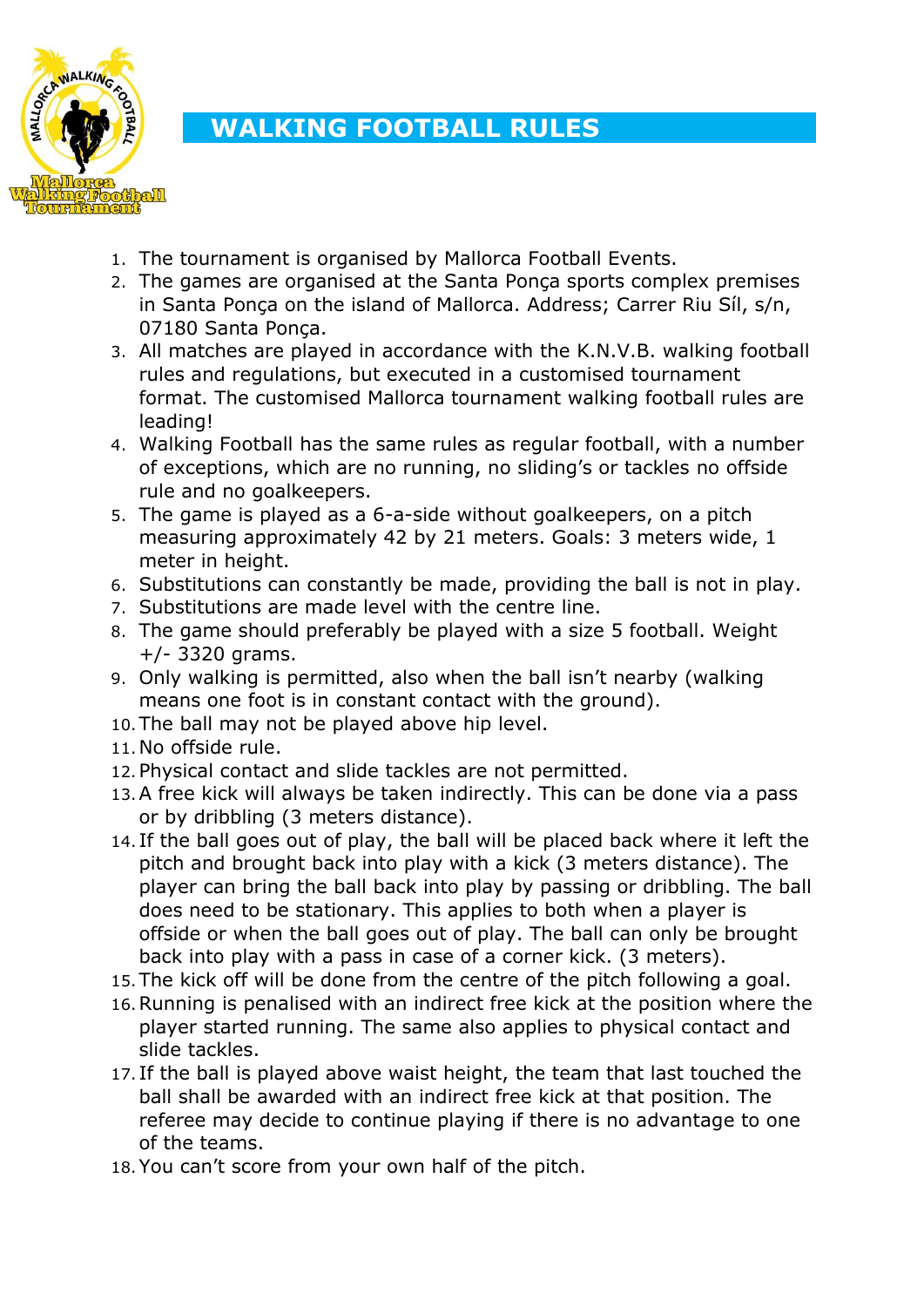19.A penalty will be given if a direct scoring opportunity has been taken away in an inappropriate manner. The penalty will be taken from the penalty mark at an empty goal.

## **TOURNAMENT RULES**

## **MALLORCA FOOTBALL TOURNAMENT MATCH RULES**

- 20.The matches are run by the KNVB- and international- referees.
- 21.A referee's decision is final, protests are not permitted.
- 22.The tournament is for both men and women. The tournament is divided into 4 categories, namely:
	- A division with players who are 50 years or older
	- (The team may have 2 players younger than 50 years old but these players must be at least 45 years of age or older.)
	- A division with players who are 60 years or older
	- (The team may have 2 players younger than 60 years old but these players must be at least 55 years of age or older.)
	- A division with players who are 70 years or older
	- (The team may have 4 players younger than 70 years old but these players must be at least 65 years of age or older.)
	- A division for WOMEN with players who have the minimum age of 40 years.
	- 23. The responsible referee, referee coordinator, or members of the organization may ask the players participating in the 40+ (women) 50+ & 60+ & 70+ tournament for their ID in order to check the age of the player. Every player playing in one of the competitions has the obligation to bring his/her ID or a copy of his/her ID with him/her during his/her matches. If a player is not able to proof his age to the referee, the referee has the right to exclude the player from the matches until the player involved can proof his age.
	- 24. If a team in the mentioned competitions plays with younger players as allowed, the team will be disqualified from the tournament/competition.
	- 25. If the situation mentioned as above occurs in the knock out phase or semifinals the following will happen;
		- The results in the group phase will remain unchanged.
		- **•** The team involved will be disqualified.
		- The opponent will have a win of 3-0 and go through/on to the next round. (Walk over)
- 26.The number of players per team is unlimited, with a minimum of 8 players per team.
- 27. It's prohibited to switch players from one team to another team playing in the same tournament/competition!
- 28.The programme is completed in accordance with the timings noted in the programme booklet. Every team has to be present 5 minutes before kick-off. The team which does not show up at the sports field on time will lose the match by 0 - 3 and will not receive any points. A team which wins as a result of a 'no-show' will be given 3 goals as their total score.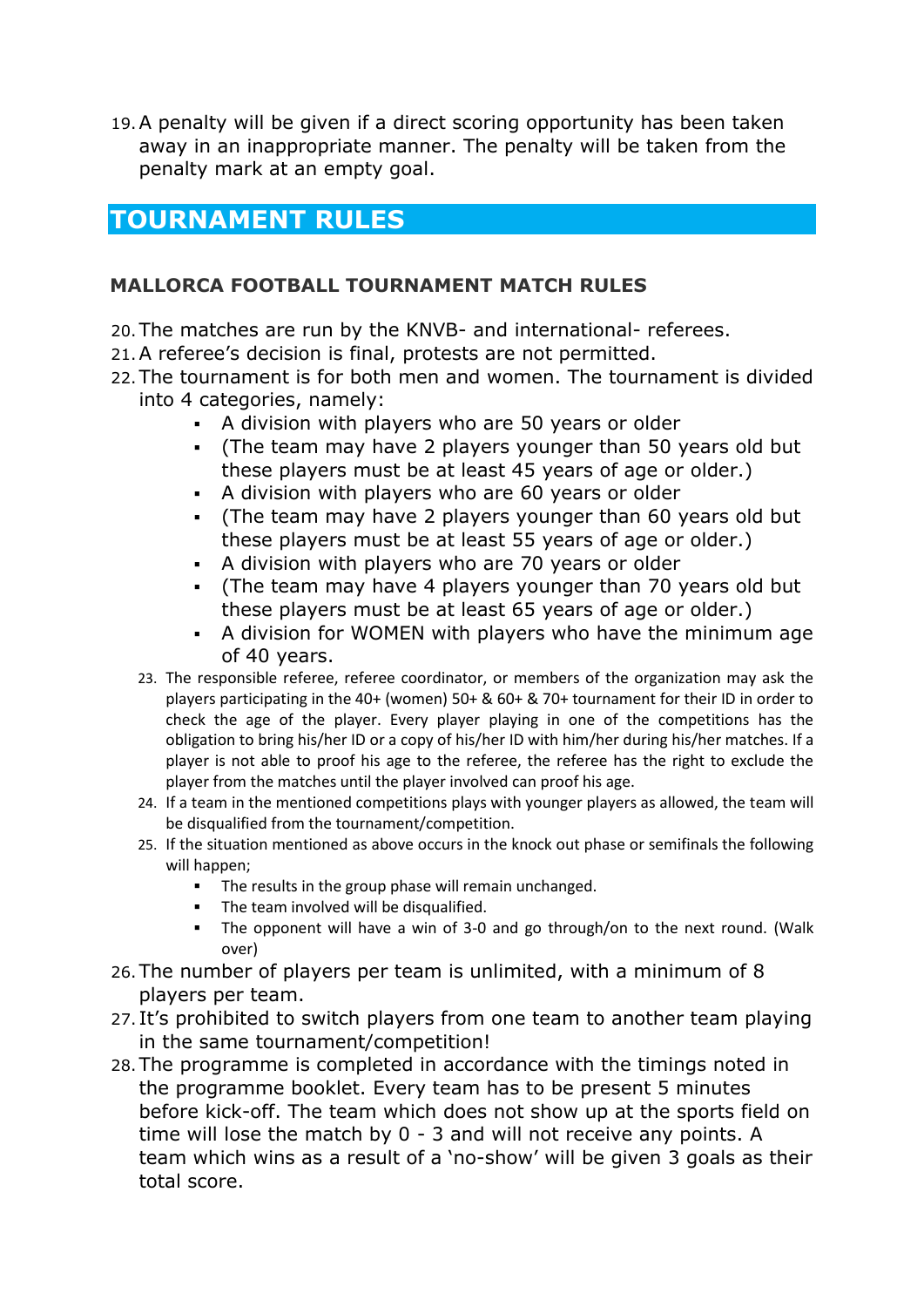- 29. If a team withdraws from the tournament, it loses all matches 0-3. Also the games already played.
- 30.Unless the referee decides otherwise, there will be no stopping for injuries, these will be dealt with off the pitch.
- 31.The first team listed on the match form will start on the left side of the pitch, seen from the beach side and will also kick off the game. The kick off moment will be directed by the referee.
- 32.The first team mentioned (the home team) has to change shirts if both kits are the same (colour). There are also tournament vests in several colours available for any team, should this situation occur.
- 33.Every team must be equipped with a second set of shirts, which are different from the original club kit colours.
- 34.The pitches are made from artificial grass. Players are advised to wear regular Futsal (indoor Soccer) shoes, or special Astro turf football boots.
- 35.There are changing rooms at the pitches; teams are welcome to use these. Players are also allowed to prepare themselves in the hotel rooms in between games.
- 36.The team's representative needs to report to the Organisers' headquarters 30 minutes before the first scheduled match and submit their list of players.
- 37.The tournament will be kicked off with a PRELIMINARY ROUND on the Friday or Saturday. The FINAL ROUND will take place on the Sunday.
- 38.The playing time in the PRELIMINARY ROUND, the Knockout Phase and the FINAL ROUND are according the time mentioned in the tournament schedule. These times can be deviated from. The teams will be informed in plenty of time.
- 39.The PRELIMINARY ROUND will be played in groups.
- 40.The goal difference will be the deciding factor if several teams in the group end in the same position. If this is also the same, the number of goals will determine the outcome. Penalties will need to be taken if this is the same too. 3 players per team will take a penalty at an empty goal from the centre line. Should this also end in the same score line, the penalties will continue on a sudden death basis.
- 41.Penalties will be taken in accordance with the above point in case of a draw following matches in the FINAL ROUND.
- 42.Protesting is not permitted. Decisions made by the tournament's sports management team are final.
- 43.The referee in charge of a particular game, as well as both coaches or team captains, have to report to the jury table near the pitch after every match to sign the score sheet for that particular match. This is compulsory. The signing of the score sheet has to be done immediately after the match, in order to approve the result of that game.
- 44.Each team is required to report to the tournament's sports headquarters before leaving every day of the tournament.